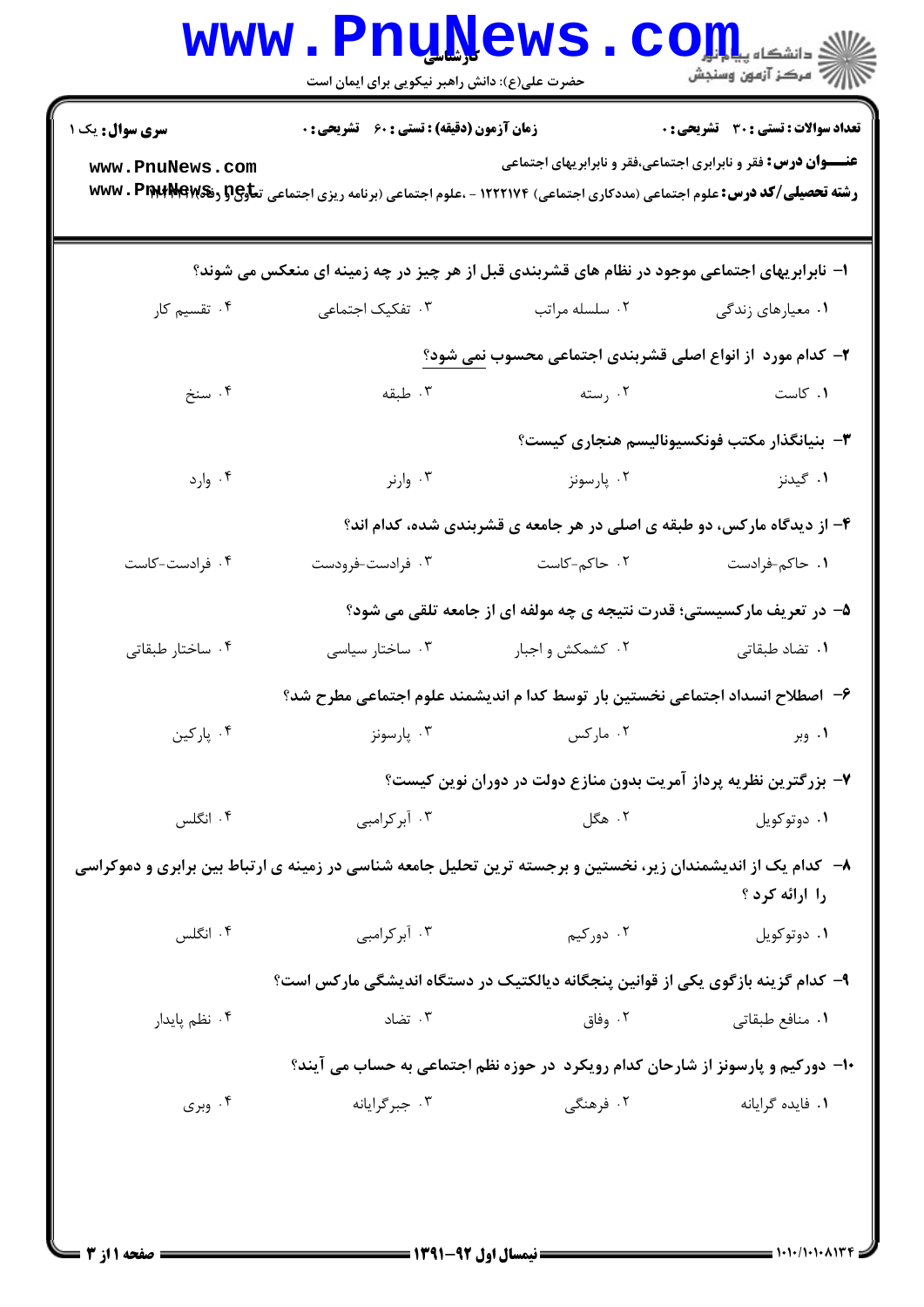|                                                                                        | <b>www.PnuNews</b><br>حضرت علی(ع): دانش راهبر نیکویی برای ایمان است                                                                        |                                | $\text{C}$ OII<br>أآآآآ مركز آزمون وسنجش                                        |  |  |
|----------------------------------------------------------------------------------------|--------------------------------------------------------------------------------------------------------------------------------------------|--------------------------------|---------------------------------------------------------------------------------|--|--|
| <b>سری سوال : ۱ یک</b>                                                                 | زمان آزمون (دقیقه) : تستی : ۶۰٪ تشریحی : ۰                                                                                                 |                                | <b>تعداد سوالات : تستی : 30 ٪ تشریحی : 0</b>                                    |  |  |
| www.PnuNews.com                                                                        | <b>رشته تحصیلی/کد درس:</b> علوم اجتماعی (مددکاری اجتماعی) ۱۲۲۲۱۷۴ - ،علوم اجتماعی (برنامه ریزی اجتماعی ت <del>ماوP و WW</del> V . PIN#NGW& |                                | <b>عنـــوان درس:</b> فقر و نابرابری اجتماعی،فقر و نابرابریهای اجتماعی           |  |  |
|                                                                                        |                                                                                                                                            |                                | 1۱– نخستین هسته های مدنی همراه با بروز کدام وضعیت تشکیل شد؟                     |  |  |
|                                                                                        | ۰۲ برقراری نظم در جامعه                                                                                                                    |                                | ٠١ ايجاد وفاق ميان مردم                                                         |  |  |
|                                                                                        | ۰۴ پیدایش خانواده و خویشاوندی                                                                                                              | ۰۳ تفکیک گروه به عناصر نابرابر |                                                                                 |  |  |
| ۱۲- ریشه های مفهوم جامعه شناختی انسداد اجتماعی در تمایز بین کدام یک از مفاهیم زیر است؟ |                                                                                                                                            |                                |                                                                                 |  |  |
|                                                                                        | ۰۲ طبقه و منزلت                                                                                                                            | ۰۱ طبقه ی در خود و برای خود    |                                                                                 |  |  |
|                                                                                        | ۰۴ نفوذ و سلطه                                                                                                                             |                                | ۰۳ فدرت و اقتدار                                                                |  |  |
|                                                                                        |                                                                                                                                            |                                | ۱۳- قدرت در تحقق وتثبیت و باز تولید خویش، بیش از هر چیز به کدام عامل تکیه دارد؟ |  |  |
| ۰۴ منزلت سیاسی                                                                         | ۰۳ شرايط اشتغال                                                                                                                            | ٠٢ نابرابري اجتماعي            | ۰۱ انسداد اجتماعی                                                               |  |  |
|                                                                                        | ۱۴- در جامعه نوین سرچشمه ی لایزال، قاطع و بی تخفیف قدرت و منبع انحصاری توزیع آن در چیست؟                                                   |                                |                                                                                 |  |  |
| ۰۴ خانواده                                                                             | ۰۳ سرمایه داری                                                                                                                             | ۰۲ دولت                        | ۰۱ حکومت                                                                        |  |  |
|                                                                                        |                                                                                                                                            |                                | 1۵– از دیدگاه زیمل ،هر سنخ اجتماعی محصول چه عاملی است؟                          |  |  |
| ۰۴ انسداد اجتماعی                                                                      | ۰۱ واکنش های دیگران مسمل ۲۰ نابرابری اجتماعی مسم <sup>س ۳</sup> ۰ توقعات خود فرد .                                                         |                                |                                                                                 |  |  |
|                                                                                        | ۱۶– پرنفوذ ترین وچالش برانگیز ترین نظریه ی جامعه شناختی از آغاز نیمه دوم قرن ۱۹ تا دهه ی پایانی قرن ۲۰ کدام است؟                           |                                |                                                                                 |  |  |
| ۰۴ نظریه ی دورکیم                                                                      | ۰۳ نظریه ی پارسونز                                                                                                                         | ۰۲ نظریه ی مارکس               | ۰۱ نظریه ی وبر                                                                  |  |  |
|                                                                                        |                                                                                                                                            |                                | ۱۷- از دیدگاه مارکس فرآیند نابرابری در جامعه ی از طریق کدام عامل محقق شده است؟  |  |  |
| ۰۴ مالکیت جوامع                                                                        | ۰۳ بیگانگی از خود                                                                                                                          | ۰۲ تقسیم کار                   | ۰۱ استثمار کارگران                                                              |  |  |
|                                                                                        | ۱۸– در نظریه وبر، موقعیت طبقاتی اعضای کدام طبقه بر مبنای فرصتهای آنان در بهره مندی از خدمات در بازار معین می شود؟                          |                                |                                                                                 |  |  |
| ۰۴ اقتصادی                                                                             | ۰۳ دستیابی                                                                                                                                 | ۰۲ اجتماعی                     | ٠١ دارايي                                                                       |  |  |
|                                                                                        |                                                                                                                                            |                                | ۱۹- نظریه ی ویلفرد و پارتو در مورد گردش نخبگان متاثر از چه مفهومی است؟          |  |  |
| ۰۴ ژرفکاری                                                                             | ۰۳ عصبيت                                                                                                                                   | ۰۲ بادیه نشینی                 | ۰۱ نا همگنی                                                                     |  |  |
|                                                                                        | ۲۰- در نظریه ی پارکین ، دو شکل اساسی انسداد اجتماعی کدام اند؟                                                                              |                                |                                                                                 |  |  |
| ۰۴ نفوذ و سلطه                                                                         | ۰۳ تحريم و غصب                                                                                                                             | ۰۲ طبقه و سنخ                  | ۰۱ قدرت و اقتدار                                                                |  |  |
|                                                                                        |                                                                                                                                            |                                |                                                                                 |  |  |